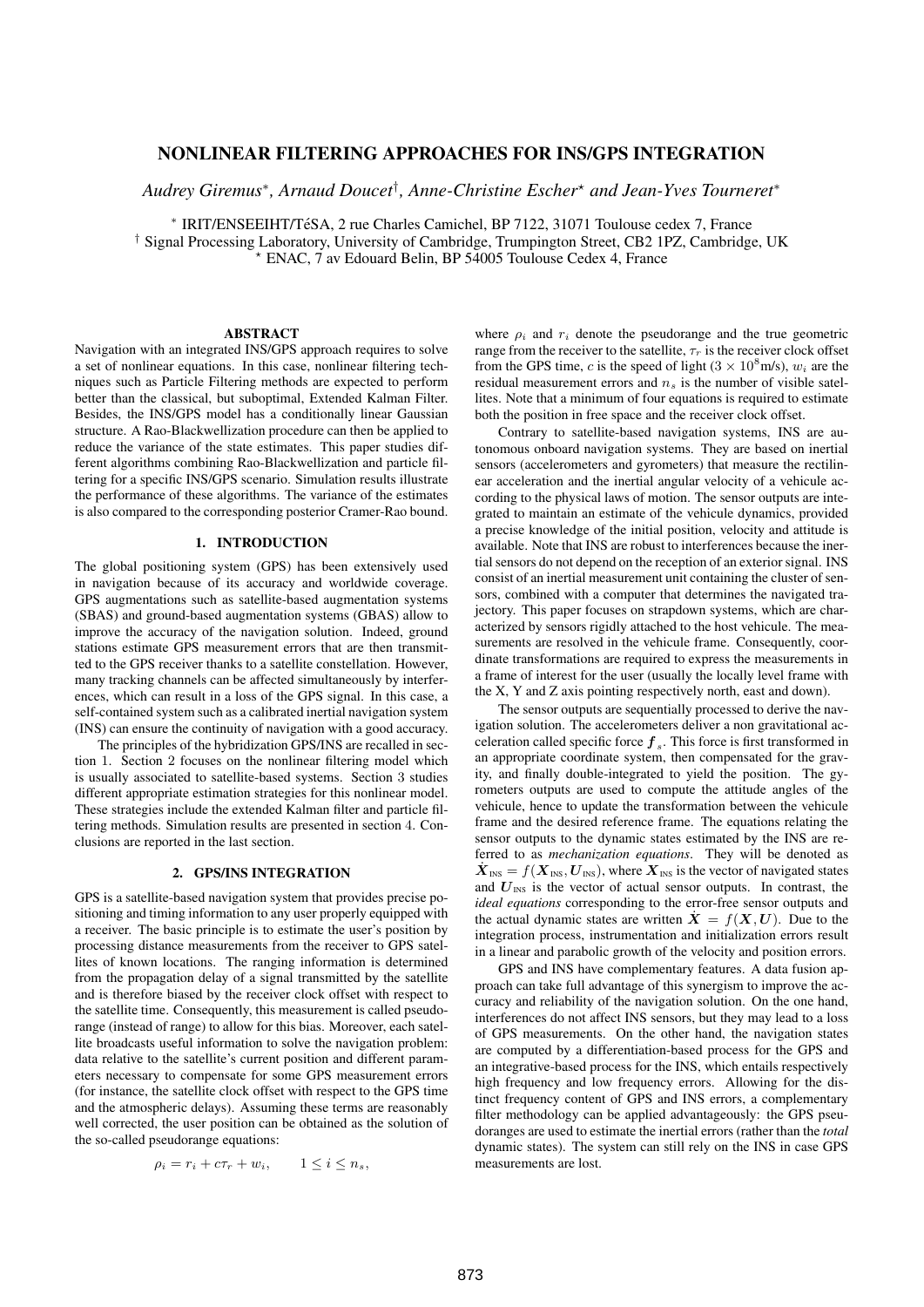#### **3. THE GPS/INS NONLINEAR FILTERING MODEL**

# **3.1 State model**

In the proposed framework, the state vector is composed of the INS error that are defined as the deviation between the actual dynamic quantities and the INS computed values  $\delta X = X - X_{\text{INS}}$ . The state model describes the INS error dynamic behavior depending on the instrumentation and initialization errors. It is obtained by linearizing the *ideal equations* around the INS estimates as follows:

$$
\delta \dot{\mathbf{X}} = f(\mathbf{X}, \mathbf{U}) - f(\mathbf{X}_{\text{INS}}, \mathbf{U}_{\text{INS}}) \n\delta \dot{\mathbf{X}} = \nabla f(\mathbf{X}_{\text{INS}}, \mathbf{U}_{\text{INS}}) \delta \mathbf{X}.
$$

The state vector is usually augmented with systematic sensor errors:

$$
\delta X = (\delta v^n, \delta \rho, b_a, b_g, \delta \lambda, \delta \phi, \delta h, b, d),
$$

where

- $v^n$  stands for the velocity relative to the earth centered/earth fixed frame and resolved in the locally level frame,
- $\rho$  is the vector of attitude angles,
- $(\lambda, \phi, h)$  is the geodetic position in latitude, longitude, altitude,
- $\bullet$   $b_a$  and  $b_g$  represent the accelerometers and gyrometers biases,
- $b = c\tau_r$  and d are respectively the GPS clock offset and its drift.

A coarse analysis shows that the errors develop through a variety of sources. Horizontal position and velocity experience a pendulum-like motion called Schuler oscillation. In addition, the earth rotation introduces a cross-coupling between the horizontal dynamic components, hence a modulation of the previous oscillation (Coriolis effect at Foucault frequency). Supposing that the attitude angles are perfectly known, such a behavior is well described by:

$$
\delta \ddot{\phi} = -\Omega_{\text{Schuler}}^2 \delta \phi + \Omega_{\text{Foucault}} \delta \dot{\lambda}, \n\delta \ddot{\lambda} = -\Omega_{\text{Schuler}}^2 \delta \lambda.
$$

As for vertical channel, gravity compensation results in an unstable altitude error propagation of the form:

$$
\delta h = \frac{1}{2} (e^{-kt} + e^{kt}) \delta h_0,
$$

where  $k = \sqrt{\frac{2g}{R}}$ , g being the gravity and R the earth radius. However, this paper assumes that the altitude  $h$  is known (thanks to an independent vertical reference such as a barometric altimeter).

Accurate models of the instrument biases are required to achieve a good localization performance. For short-term applications, the acceleremoters and gyrometers can be properly defined as random walk constants  $\vec{b}_a = \vec{w}_a$  and  $\vec{b}_g = \vec{w}_g$ . Note that the standard deviations of the white noises  $w_a$  and  $w_g$  are related to the sensor quality. The navigation solution also depends on the receiver clock parameters b and d modeled as  $b = d + w_b$  and  $d = w_d$ , where  $w_b$  and  $w_d$  are mutually independent zero-mean Gaussian random variables (whose variances can be determined by the Allan variance parameters [4]). For simplicity, denote as  $X$  (instead of  $\delta X$ ) the state vector. The discrete-time state model takes the following form:

$$
\boldsymbol{X}_{t+1} = A_t \boldsymbol{X}_t + \boldsymbol{v}_t, \quad \boldsymbol{v}_t \sim \mathcal{N}(\boldsymbol{0}, \Sigma_v),
$$

where  $t = 1, \ldots, T$  and T is the number of samples. The coupling effects between the components of  $X_t$  results in a block diagonal matrix  $A_t$  whose elements are detailed in [5] or in many standard textbooks such as [4, p. 204]. Section 4 explains how this block diagonal structure for  $A_t$  can be used to reduce the computational complexity of the estimation algorithm.

#### **3.2 Measurement model**

The hybridization filter is driven by the GPS pseudoranges. Consequently, the observation equation associated to the *ith* satellite can be defined as:

$$
\rho_i = \sqrt{(X_i - x)^2 + (Y_i - y)^2 + (Z_i - z)^2} + b + w_i, \quad (1)
$$

where  $i = 1, \ldots, n_s$  (recall that  $n_s$  is the number of visible satellites). The vectors  $(x, y, z)^T$  and  $(X_i, Y_i, Z_i)^T$  are the positions of the vehicule and the ith satellite expressed in the rectangular coordinate system WGS-84 [4]. However, these observations have to be expressed as functions of the state vector components to make the filtering problem tractable. Thus, the position is transformed from the geodetic to the rectangular coordinate system as follows:

$$
\label{eq:2} \left\{ \begin{array}{rcl} x &=& \left(N+h_{\text{\tiny{INS}}}+\delta h\right)\cos(\lambda_{\text{\tiny{INS}}}+\delta\lambda)\cos(\phi_{\text{\tiny{INS}}}+\delta\phi) \\ y &=& \left(N+h_{\text{\tiny{INS}}}+\delta h\right)\cos(\lambda_{\text{\tiny{INS}}}+\delta\lambda)\sin(\phi_{\text{\tiny{INS}}}+\delta\phi) \\ z &=& \left(N+h_{\text{\tiny{INS}}}+\delta h\right)\sin(\lambda_{\text{\tiny{INS}}}+\delta\lambda), \end{array} \right.
$$

where  $N = \frac{a}{\sqrt{1 - e^2 \sin^2 \lambda}}$ . The parameters a and e denote the semimajor axis length and the eccentricity of the earth's ellipsoid. These expressions have to be substituted in (1) to obtain the highly nonlinear measurement equation:

$$
\boldsymbol{Y}_t = h_t(\boldsymbol{X}_t) + C\boldsymbol{X}_t + \boldsymbol{w}_t,\tag{2}
$$

where  $w_t \sim \mathcal{N}(0, \Sigma_w)$ ,  $Y_t = (\rho_1, \ldots, \rho_{n_s})$  is the pseudorange vector and  $C = [0_{n_s \times 14}]1_{n_s \times 1}]0_{n_s \times 1}$  ( $0_{p \times q}$  is the null matrix of size  $p \times q$  and  $1_{p \times q}$  is a matrix of ones of size  $p \times q$ ).

## **4. FILTERING APPROACH**

This section investigates some strategies to estimate recursively the inertial errors  $X_t$  conditioned upon the GPS measurements  $Y_t$ . In a Bayesian setting, all inference about the unknown state parameters is constructed from the conditional probability density function (pdf)  $p(\mathbf{X}_{0:t}|\mathbf{Y}_{1:t})$ , where  $\mathbf{X}_{0:t} \triangleq (\mathbf{X}_0, \dots, \mathbf{X}_t)$  and  $\boldsymbol{Y}_{1:t} \triangleq (\boldsymbol{Y}_1, \dots, \boldsymbol{Y}_t)$ . However, estimating the state vector via the minimum mean square estimator (MMSE) or the maximum *a posteriori* (MAP) generally leads to intractable integration or optimization procedures. A notable exception is the linear Gaussian state space model. Indeed, the MMSE for this model can be implemented easily by using a standard Kalman filter. In this case, the pdf  $p(X_t|Y_{1:t})$  is Gaussian and thus characterized by its mean and covariance matrix that obey closed-form recursions. When the state-space model exhibits nonlinearities as in (2), the popular Extended Kalman Filter (EKF) can be used. This paper studies several alternatives based on Particle Filtering (PF) which approximate the posterior distribution of interest from a set of weighted particles. These methods are presented in the next sections.

#### **4.1 The Extended Kalman Filter**

The EKF proceeds by linearizing the model about the latest estimate to meet the Kalman Filter assumptions. The state space model described in section 3 can be classically approximated as follows:

$$
\begin{cases}\n\boldsymbol{X}_t = A_t \boldsymbol{X}_{t-1} + \boldsymbol{v}_t \\
\boldsymbol{Y}_t \simeq H_t(\boldsymbol{X}_t - \boldsymbol{m}_{t|t-1}) + h_t(\boldsymbol{m}_{t|t-1}) + C_t \boldsymbol{X}_t + \boldsymbol{w}_t,\n\end{cases} \tag{3}
$$

where  $H_t = \frac{dh_t(x)}{dx}|_{x=m_{t|t-1}}$ . Consequently, the conditional probability of the state  $p(\mathbf{X}_t|\mathbf{Y}_{1:t})$  can be estimated by a Gaussian pdf whose mean  $m_{t|t}$  and covariance  $P_{t|t}$  can merely be computed by Kalman recursions.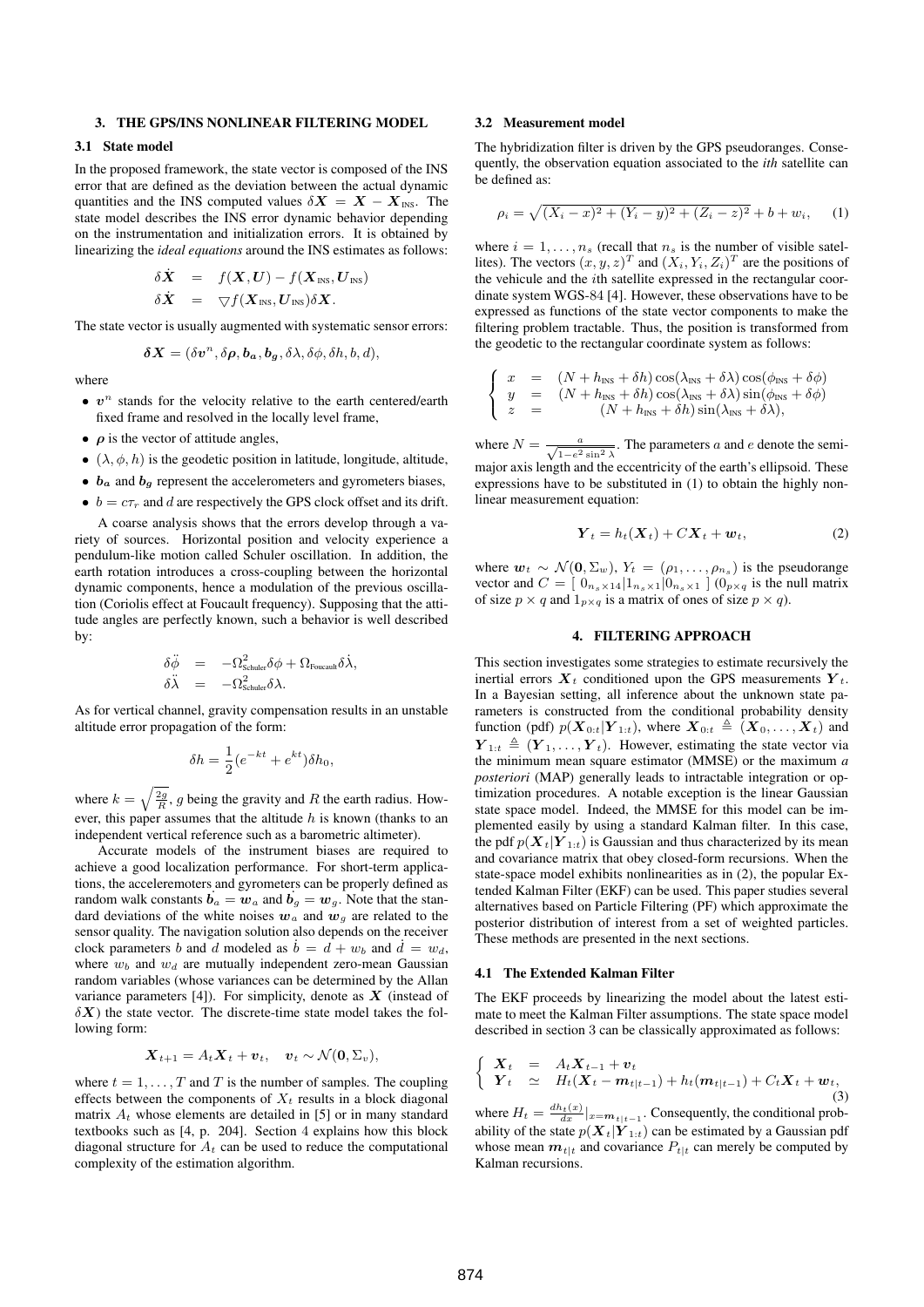### **4.2 Particle Filtering methods**

PF methods refer to a class of recursive simulation-based estimation methods that can handle nonlinear possibly non Gaussian state space models. An increase in the computational power has recently drawn much attention on these techniques (see [2] and references therein). PF methods construct an empirical estimate of distributions such as  $p(\mathbf{X}_{0:t}|\mathbf{Y}_{1:t})$  from weighted random support points (called particles):

$$
p(\bm{X}_{0:t}|\bm{Y}_{1:t}) \simeq \sum_{i=1}^N w(\bm{X}_t^i) \delta(\bm{X}_{0:t} - \bm{X}_{0:t}^i).
$$

 $\boldsymbol{X}_{0:t}^{(i)}$   $(i = 1, ..., N)$  are the particles and  $w(\boldsymbol{X}_{0:t}^i)$  the associated weights. The particles are propagated sequentially according to an *Importance sampling* (IS) method. Indeed, it is usually difficult to draw samples directly from the posterior distribution  $p(\boldsymbol{X}_{0:t}|\boldsymbol{Y}_{1:t}).$ IS consists of generating samples from an arbitrary proposal distribution  $q(\mathbf{X}_{0:t}|\mathbf{Y}_{1:t})$ . Weights are then assigned to these particles according to their relevance with respect to the distribution of interest. A simple rule for computing the weights is recalled below:

$$
w(\mathbf{X}_{0:t}^i) \propto \frac{p(\mathbf{X}_{0:t}^i | \mathbf{Y}_{1:t})}{q(\mathbf{X}_{0:t}^i | \mathbf{Y}_{1:t})}, \qquad i = 1, ..., N.
$$

An appropriate *importance function* allows to preserve the past trajectories  $(\boldsymbol{X}_{0:t+1}^i = (\boldsymbol{X}_{0:t}^i, \boldsymbol{X}_{t+1}^i))$  and evaluate recursively the weights according to the following procedure:

$$
\frac{w(\boldsymbol{X}_{0:t}^i)}{w(\boldsymbol{X}_{0:t-1}^i)} \propto \frac{p(\boldsymbol{Y}_t|\boldsymbol{X}_{0:t}^i,\boldsymbol{Y}_{1:t-1})p(\boldsymbol{X}_t^i|\boldsymbol{X}_{0:t-1}^i)}{q(\boldsymbol{X}_t^i|\boldsymbol{X}_{0:t-1}^i\boldsymbol{Y}_{1:t})}.
$$

Unfortunately, the variance of the weights is bound to increase until all but one particle have negligible weight. This problem referred to as degeneracy is classically reduced by a *resampling* step. In order to concentrate the particules in regions of high probability, a good choice of the importance function is also decisive. This choice is crucial in our GPS/INS application since the small noise variance in the state equation prevents an appropriate exploration. The optimal importance function  $p(\boldsymbol{X}_t|\boldsymbol{X}_{0:t-1},\boldsymbol{Y}_{1:t})$  was derived in [3]. However, it is not straightforward to sample from this distribution. Some strategies overcoming this difficulty are briefly presented hereafter.

#### *4.2.1 Local linearization*

By linearizing the measurement equation, a Gaussian approximation of the optimal importance function denoted by  $\mathcal{N}(m_t, \Sigma_t)$  is obtained [3]. This linearization is performed for each particule and yields the following recursions:

$$
\Sigma_t^{-1} = \Sigma_v^{-1} + H_t^T \Sigma_w^{-1} H_t,
$$
  
\n
$$
m_t = \Sigma_t (\Sigma_v^{-1} A_t \mathbf{X}_{t-1} + H_t^T \Sigma_w^{-1} (\mathbf{Y}_t - h_t (A_t \mathbf{X}_{t-1}) - C_t A_t \mathbf{X}_{t-1} - H_t A_t \mathbf{X}_{t-1})),
$$

where  $H_t = \frac{dh_t(x)}{dx}|_{x=A_t X_{t-1}}$ .

# *4.2.2 Auxiliary particule filter*

Another approach improving particle exploration is the auxiliary particule filter (APF) [7]. The APF only requires to simulate from the prior density  $p(X_t|X_{t-1})$ . The principle is to propagate the particles that are expected to yield a high value of the likelihood. The propagation of each particule one step ahead enables to compute the predictive density  $p(Y_t|\mu_t)$ , where  $\mu_t$  is related to  $p(\boldsymbol{X}_{t} | \boldsymbol{X}_{t-1})$ . The particules  $\boldsymbol{X}_{t-1}^i$   $(i = 1, ..., N)$  that will actually evolve are then obtained by simulating from this predictive density. The standard steps of PF, i.e. *Importance sampling* and *Resampling*, are then applied to derive the state estimates.

#### **4.3 Rao-Blackwellization**

The performance of the previous PF algorithms can be improved when the state-space model has a block structure. Indeed, Rao-Blackwellization techniques allow to decrease the variance of the state estimates by solving analytically the linear part of conditionally linear Gaussian models ([1]). A convenient partition of the state vector allows to rewrite the INS-GPS system model as follows:

$$
\mathbf{X}_{t+1} = \begin{pmatrix} A_t^1 & C_t^2 & [0] \\ C_t^1 & A_t^2 & [0] \\ [0] & [0] & A_t^3 \end{pmatrix} \mathbf{X}_t + \begin{pmatrix} B_t^1 & [0] \\ D_t^1 & [0] \\ [0] & B_t^3 \end{pmatrix} \begin{pmatrix} v_n^1 \\ v_t^3 \end{pmatrix},
$$

$$
\mathbf{Y}_t = h_t(\mathbf{X}_t^2) + C^3 \mathbf{X}_t^3 + D_t^3 \mathbf{W}_t,
$$

where  $\mathbf{X}_t^1 = (\delta v^n, \delta \rho, \mathbf{b}_a, \mathbf{b}_g, \mathbf{b}_a^T, \mathbf{X}_t^2 = (\delta \lambda, \delta \phi, \delta h)^T, \mathbf{X}_t^3 =$  $(b,d)^T$  and  $\boldsymbol{X_t} = ((\boldsymbol{X}_t^1)^T, (\boldsymbol{X}_t^2)^T, (\boldsymbol{X}_t^3)^T)^T$ . Note that the measurement equation does not depend on  $X_t^1$ . Moreover, the observations depend non-linearly on  $X_t^2$  and linearly on  $X_t^3$ . Consequently, the distributions  $p(\bm{X}_{0:n}^1|\bm{X}_{0:n}^2)$  and  $p(\bm{X}_{0:n}^3|\bm{Y}_{0:n},\bm{X}_{0:n}^2)$ are Gaussian. The means and variances of these distributions, denoted  $m_{n|n,1}, m_{n|n,3}, P_{n|n,1}$  and  $P_{n|n,3}$  respectively, can be computed by standard recursions associated to the following Kalman state-space models:

$$
\left\{\begin{array}{rcl} \boldsymbol{X}_t^1 & = & A_t^1 \boldsymbol{X}_{t-1}^1 + C_t^2 \boldsymbol{X}_{t-1}^2 + B_t^1 v_t^1, \\ \boldsymbol{X}_t^2 & = & C_t^1 \boldsymbol{X}_{t-1}^1 + A_t^2 \boldsymbol{X}_{t-1}^2 + D_t^1 v_t^1, \end{array}\right.
$$
\n
$$
\left\{\begin{array}{rcl} \boldsymbol{X}_t^3 & = & A_t^3 \boldsymbol{X}_{t-1}^3 + B_t^3 v_t^3, \\ \boldsymbol{Y}_t & = & h_t(\boldsymbol{X}_t^2) + C^3 \boldsymbol{X}_t^3 + D_t^3 w_t, \end{array}\right.
$$

The posterior distribution of the state  $X_t^2$  (non linearly related to the observations) is estimated by one of the PF methods described before:

$$
p(\mathbf{X}_{t}^{2}|Y_{t}, \mathbf{X}_{0:t-1}^{2}) \simeq \sum_{i=1}^{N} w_{t}^{(i)} \delta(\mathbf{X}_{t}^{2} - \mathbf{X}_{t}^{2,i}).
$$

Note that the Kalman filters associated to each particle  $X_t^{2,i}$  provide both the importance distribution  $p(\mathbf{X}_t^2 | \mathbf{X}_{0:t-1}^2)$  and the likelihood  $p(Y_t|\mathbf{X}_{0:t}^2)$ . The pdfs  $p(\mathbf{X}_t^k|Y_{1:t})$  ( $k = 1, 3$ ) are finally approximated by a mixture of Gaussian distributions:

$$
p(\bm{X}_t^k|Y_t, \bm{X}_{0:t-1}^k) \simeq \sum_{i=1}^N w_t^{(i)} \mathcal{N}(\bm{X}_t^k, \bm{m}_{t|t,k}^i, P_{t|t,k}^i).
$$

## **4.4 The posterior Cramer Rao Bound (PCRB)**

The PCRB provides a lower bound on the mean square errors (MSEs) of the state estimates. It can be viewed as a reference to which the state MSEs of suboptimal algorithms can be compared. The PCRB is often referred to as the Bayesian version of the Cramer-Rao Bound. The recursive formula allowing to compute the PCRB are detailed in [1]. As the altitude is supposed to be known, this paper focuses on the PCRB for the horizontal INS position error denoted by HPCRB. We recall here that the horizontal position error HE can be defined as a function of the latitude  $\delta \lambda$ and longitude  $\delta\phi$  inertial errors by HE =  $(R\delta\lambda)^2 + (R\delta\phi\cos\lambda)^2$ , where  $R$  stands for the earth radius [6].

Figure 1 illustrates the intuitive dependence of the HPCRB on the number  $n_s$  of visible satellites. Indeed, the higher  $n_s$ , the lower the PCRB. Further investigations show that the number of visible satellites is not the only important feature. In navigation, a wellknown parameter referred to as Horizontal Dilution Of Precision (HDOP) quantifies the effect of the GPS satellites configuration on the horizontal position estimation error. The HDOP represents the